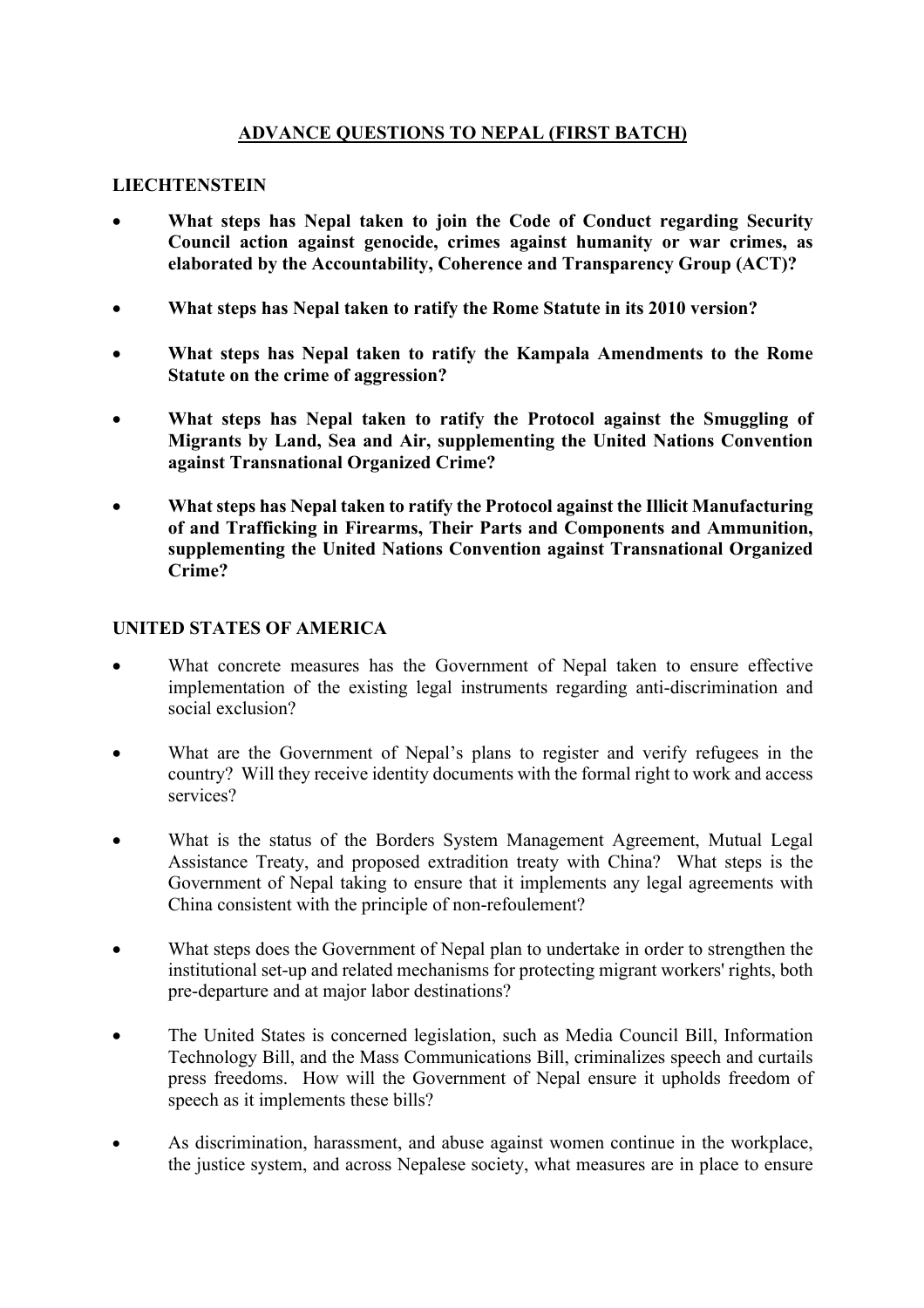that justice for affected women is credible, accessible, and implemented? What is the Government of Nepal doing to encourage and increase female political participation?

- How is the government working to protect the human rights and fundamental freedoms of religious minorities and LGBTI persons? What steps is the Nepalese government taking to improve investigations of violence against LGBTI persons and to hold perpetrators accountable?
- In 2015, the Nepal Supreme Court found transitional justice mechanisms still do not fully conform to Nepal's international obligations. As of January, the federal parliament had not amended the act in line with Supreme Court verdict and international standards. Which concrete measures will the Government of Nepal take to ensure the compliance of the transitional justice mechanisms with Nepal's international obligations and to ensure the implementation of the Supreme Court decision?

# **UNITED KINDGOM OF GREAT BRITAIN AND NORTHERN IRELAND**

- What steps is the Government of Nepal taking to guarantee freedom of religion or belief, including the freedom to change one's religion or belief, in keeping with international standards?
- Will the Government of Nepal reconsider the UK's recommendation from the previous UPR to establish a national independent police complaints commission to investigate and prosecute misconduct and human rights violations perpetrated by police?
- How does the Government of Nepal intend to deliver justice and recovery for conflictera victims and secure their confidence in the transitional justice process?
- What proactive steps and measures is the Government of Nepal taking to prevent discrimination against minority and marginalised groups, and ensure their full enjoyment of their human rights?
- How will the Government of Nepal promote freedom of expression and a free and fair press capable of holding government bodies to account – especially given broad definitions of defamation in Nepali legislation?

## **BELGIUM**

- Is the government of Nepal considering ratifying the Convention for the Protection of all Persons from Enforced Disappearance as well as the Optional Protocols to the Convention against Torture, to the Convention on the Rights of the Child and to the International Covenant on Economic, Social and Cultural Rights? Does the government consider ratifying the Rome Statute of the International Criminal Court?
- Will Nepal issue a standing invitation to the special procedures and respond positively to the outstanding requests of several special rapporteurs to visit the country, such as the working group on discrimination against women and girls, the special rapporteur on slavery and the special rapporteur on internally displaced persons?